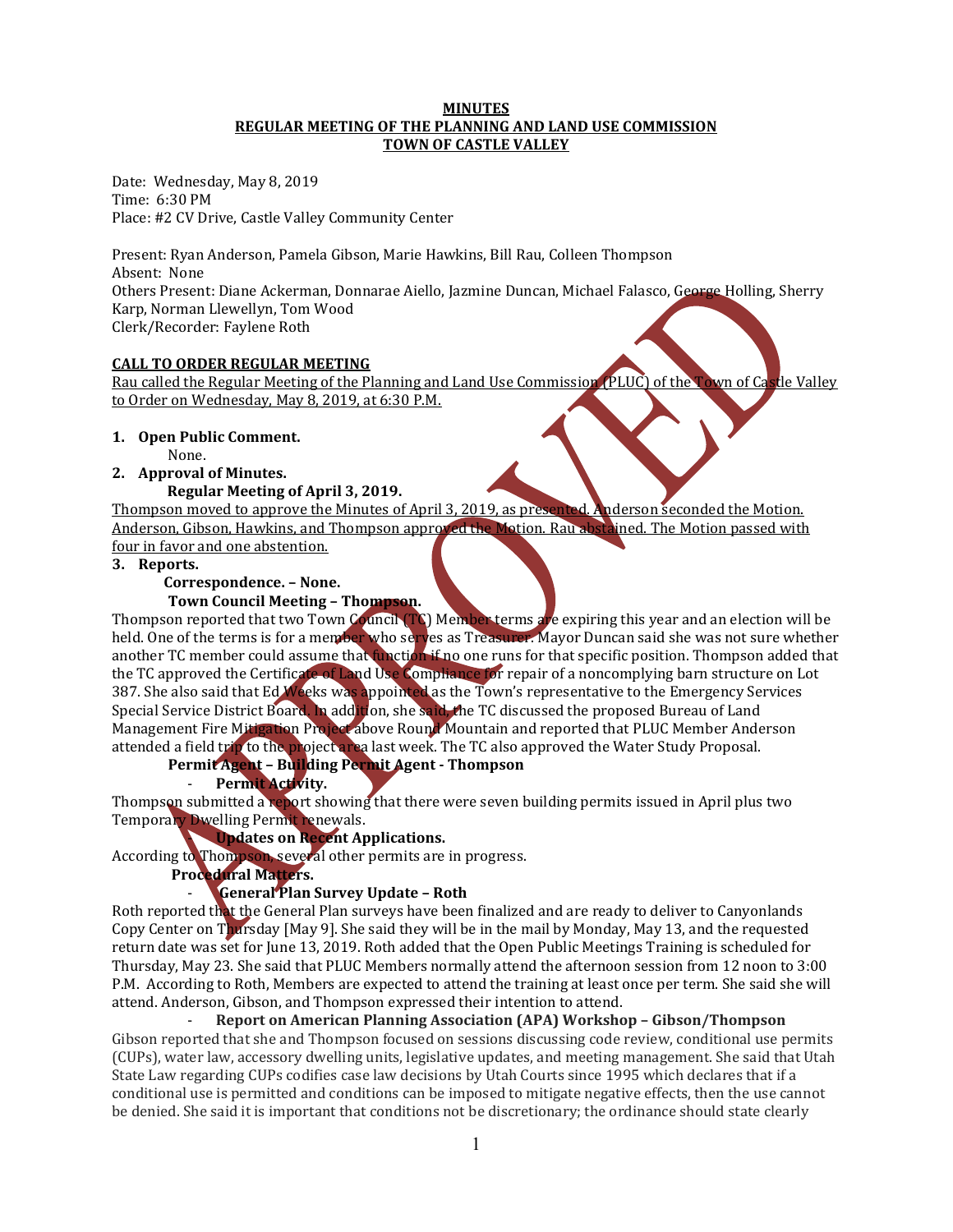what conditions should be required. According to Gibson, APA Presenters emphasized that CUP decisions are administrative, not legislative. They strongly suggested that Town Councils (TC) be removed from the decision process. APA Presenters also informed them that public *hearings* are not required for CUP decisions. Public *meetings*, however, are required. The public, she said, can provide input to the land use authority (LUA) but do not get a vote on whether the permit is approved or not approved. Thompson added that the reason for removing the TC as the LUA for CUPs is because TC Members are elected officials, and as such may tend to be subject to public pressure. Both Thompson and Gibson favored changing the ordinance to make the PLUC the LUA for CUPs. Thompson emphasized that input from the public should contain facts, not emotion (i.e."clamor").

Thompson said that Castle Valley conditional uses—routine, nonroutine, permanent, and nonpermanent—do not easily align with conditional uses in most other municipalities which usually pertain to shopping malls, real estate, etc. She also noted that CUPs in most other communities run with the land rather than the land owner as in Castle Valley. She added that our routine business licensed could fairly easily be revised so as not to be a CUP. The ordinance can list the types of businesses permitted and provide clear standards and conditions for each. Prohibited businesses should also be listed in the ordinance. She said the public could petition the Town to change the ordinance in order to allow a non-listed business. The proson said that she and Gibson were advised to work with the Utah State Ombudsman of fice to clarify the specific issues within Castle Valley.

#### **NEW BUSINESS -** None.

#### **UNFINISHED BUSINESS**

**4. Discussion and possible action re: amendments to Ordinance 85-3 Sections 4.9, 4.9.1, 4.9.2, and 4.10.1 (tabled).**

Anderson moved to untable Item 4. Gibson seconded the Motion. The Motion did not pass. Rau repeated his request to untable Item 4 so that action could be taken. Gibson moved to untable Item 4. Anderson seconded the Motion. Anderson, Gibson, Hawkins, Rau, and

Thompson approved the Motion. The Motion passed unanimously.

Rau suggested that they drop this discussion from the Agenda and pursue it with future amendments to the ordinance after the General Plan Survey results are reviewed. It was not retabled.

**5. Discussion and possible action re: recommendation to Town Council regarding nonpermanent conditional use permit applications for livestock exceeding the permitted animal units for Lots 54, 55, and 429 (tabled).**

Gibson moved to untable Item 5. Anderson seconded the Motion. Anderson, Gibson, Hawkins, Rau, and Thompson approved the Motion. The Motion passed unanimously.

PLUC Members reviewed a revised draft of conditions as follows:

1. To mitigate odors, Applicant agrees to regularly remove manure from pens and corrals and immediately spread upon Applicant's fields and pastures. Due to weather or other exigent conditions, Applicant may need to collect said manure in temporary staging piles. A temporary staging manure pile shall be as far from the road easement as feasible. At no time shall any temporary staging manure pile exceed three (3) feet in height and all manure must be spread upon Applicant's fields and pastures, removed to a composting pile or removed from the property within four (4) weeks of its creation.

After discussion with Applicant, PLUC Members increased the maximum height of the temporary staging manure pile to not exceed five (5) feet. (Wood objected to #1 allowing up to four weeks for removal of the temporary staging manure piles but no change was made.)

2. Applicant has stated that it does not plan to have any composting manure piles. However, Applicant agrees that to the extent it later decides to have a composting manure pile, Applicant will locate the composting manure pile 200 feet from any road easement and at least 50 feet from the property line of any adjacent neighboring property and at a location on Applicant's property where any potential run-off into Town roads, natural drainages, and/or neighboring properties can be mitigated. For any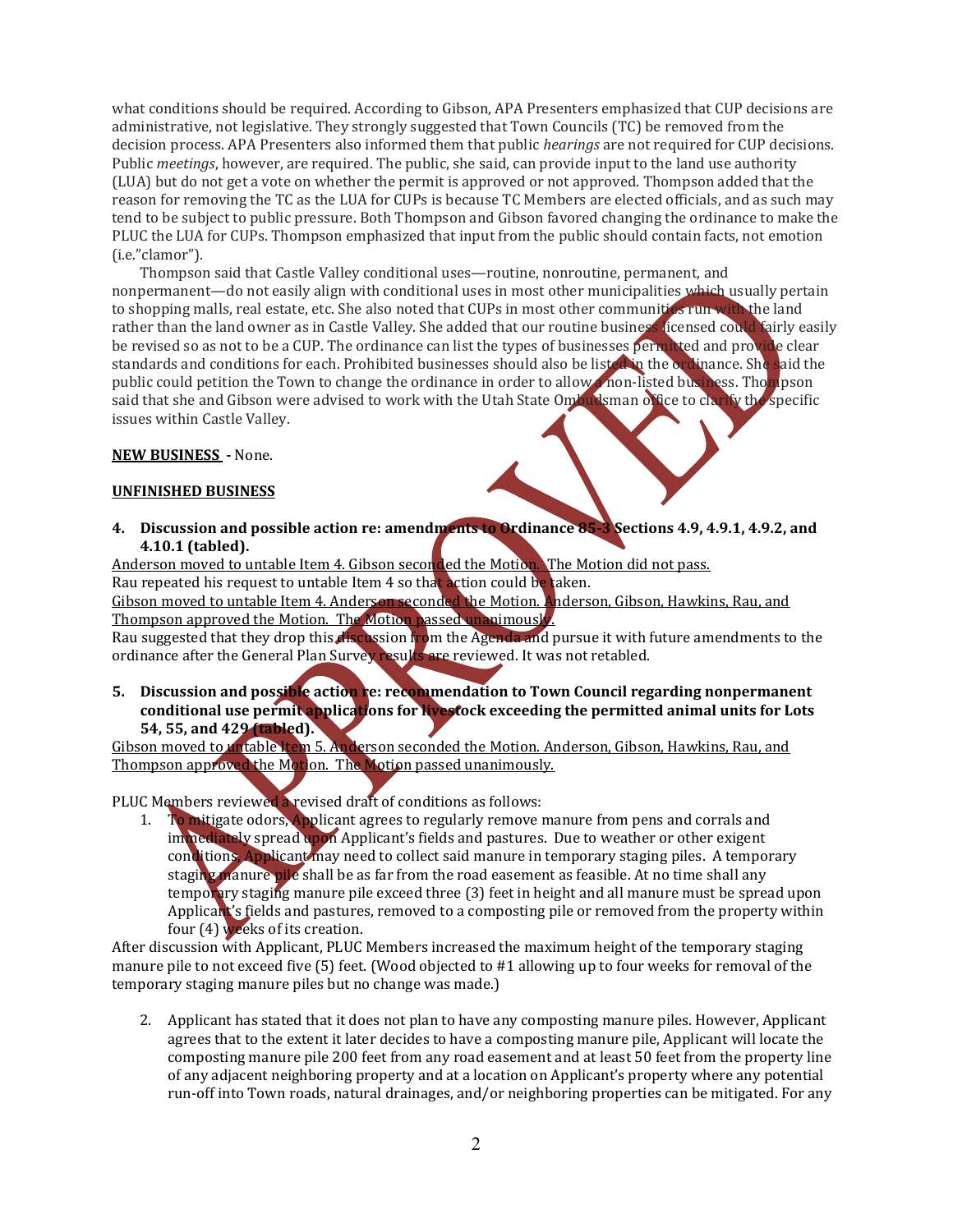composting manure pile, Applicant must create a berm surrounding such pile on three sides and be at least 12" in height. At no time shall a composting manure pile exceed six (6) feet in height. PLUC Members and Applicant agreed that the composting manure pile would be placed at least 200 feet from the Lazaris Lane road easement, and at least 50 feet from the Castle Valley Drive road easement and any property line with neighboring lots but excluding the boundary between Lots 54 and 55. In addition the three-sided berm surrounding the composting manure pile will surround the downhill side of the pile.

3. To mitigate odors resulting from livestock, Applicant agrees to consult with neighboring property owners and to plant trees and/or shrubs along the Lazaris Lane side of Lot 54 and Lot 55. Because the existing non-conforming corral on Lot 54 butts up to the Lazaris Lane road easement, there is insufficient space to plant trees or shrubs along that portion of Lot 54. Applicant agrees to work with the owner of Lot 53 to plant trees and shrubs to mitigate odors and the visibility of the corral. Applicant also agrees to plant trees and/or shrubs along the north side of the existing orchard.

PLUC Members and Applicant agreed to include planting along the Castle Valley Drive side of Lot 55 after comments received from Ackerman.

4. To mitigate the negative impacts of flies, mosquitoes and other vectors from spreading neighboring properties, Applicant shall treat manure and other sources with an organic pest treatment. Applicant agrees to continue to use bio-control predators for insect control, or such other effective organic treatment, every three to four weeks during warm weather, by spreading the treatment over the ground in the pens and over the fields and pastures when the manure is spread.

PLUC Members and Applicant agreed to restrict insect and vector control to what results from the keeping of livestock, which means removing the mosquitoes reference. Spreading of bio-control measures was restricted to application over the ground in the pens, removing the requirement to spread bio-control over the fields and pastures.

5. To mitigate potential run-off from the property onto public streets and/or drainages, Applicant agrees to place berms of sufficient height in areas where run-off is most likely (e.g., Lazaris Lane side) of lots 54 and 55 and at low-lying areas of lot 429 that are contiguous with public roadways or neighboring properties*.*  Applicant shall obtain a drainage review for each lot from the Roads Manager and to develop a plan with the objective of mitigating potential run-off from snow and water accumulation from any of the properties to public streets.

PLUC Members and Applicant agreed to identify run-off as run-off of animal waste and to remove the requirement that the Applicant prevent run-off from snow and rain accumulation. (Wood objected to #5 lacking specificity and removing the requirement for a berm along the pasture on Lot 55. PLUC Members felt the drainage review plan to mitigate run-off would be sufficient.)

6. Applicant agrees that at no time will there be more than eighteen (18) animal units in total on Lots 54, 55 and 429. Applicant also agrees that no more than six (6) animal units will be confined in the non-complying corral on Lot 54 at any one time.

PLUC Members and Applicant agreed to state that no more than nine (9) animal units would ever be present on any one lot at a time after comments from Wood.

7. Applicant agrees that shade shelters will be available for livestock on each pasture that is created. Applicant objected that this condition is unnecessary, as any responsible livestock owner would provide shade. No changes made.

8. Applicant agrees that Lot 429 will be restricted to a total of six (6) animal units. Applicant agrees to provide a livestock management plan that sets forth how Applicant plans to house, contain and provide forage for the animal units on Lot 429. Under no condition will any animal units be contained within the existing fence that is non-complying. Applicant agrees to comply with all setbacks for fences, corrals or livestock pens as set forth in the Ordinances. Applicant's plan must be submitted to the Town before any additional animal units are permitted.

PLUC Members and Applicant agreed to delete the requirement that the management plan be submitted before any additional animal units are permitted since the lot is restricted to the permitted six units.

9. Applicant may transport some cattle from Lots 54 and 55 to graze for a few days on Lot 429.